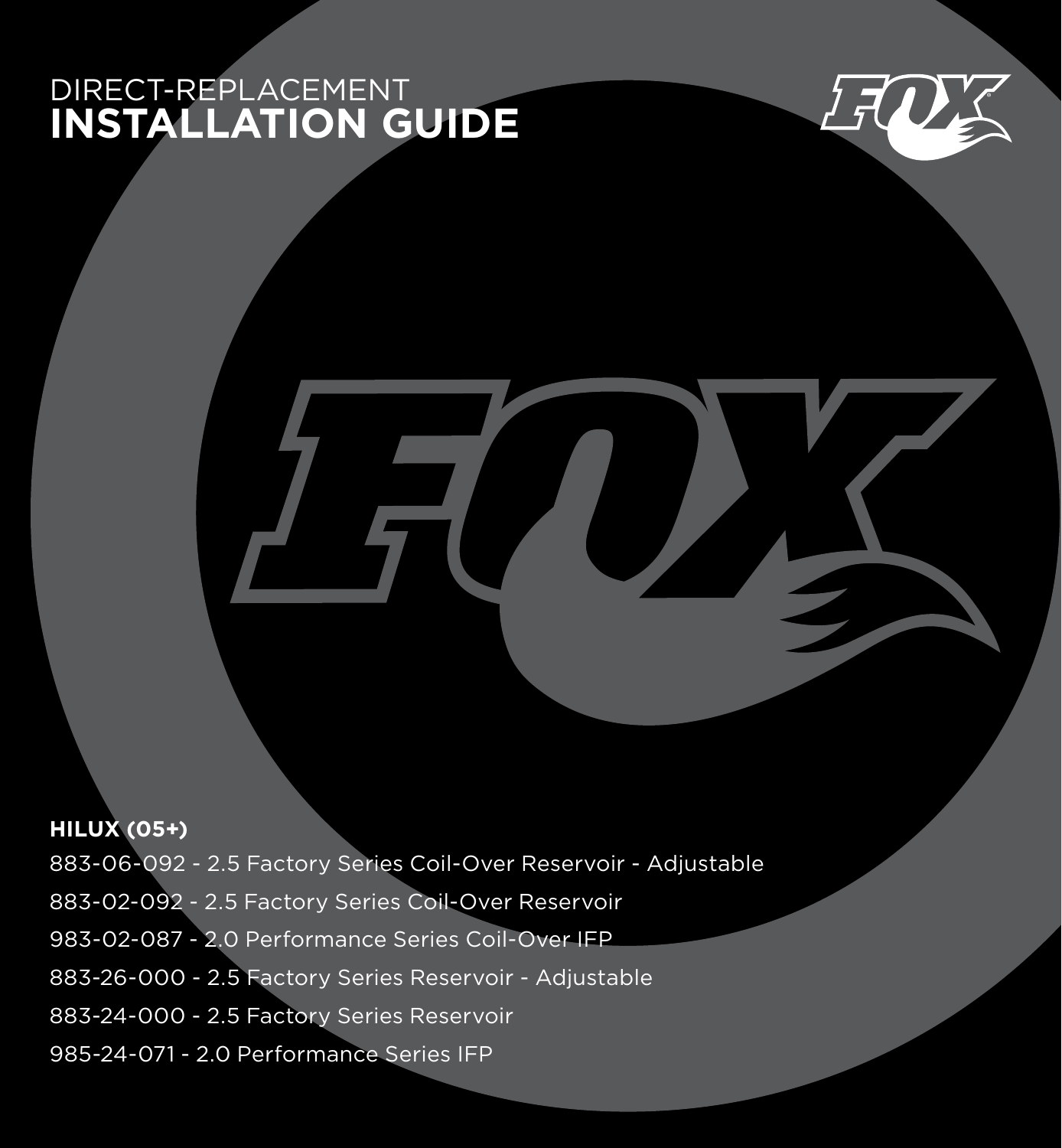



# **INSTALLATION GUIDE**

### **HILUX (05+)**

883-06-092 - 2.5 Factory Series Coil-Over Reservoir - Adjustable

883-02-092 - 2.5 Factory Series Coil-Over Reservoir

983-02-087 - 2.0 Performance Series Coil-Over IFP

883-26-000 - 2.5 Factory Series Reservoir - Adjustable

883-24-000 - 2.5 Factory Series Reservoir

985-24-071 - 2.0 Performance Series IFP

\*FOX's Long Travel kits MUST be used with aftermarket upper control arms ("UCA"). Please refer to the UCA manufacturer for UCA installation.

Thank you for choosing FOX directreplacement, coil-over shocks for your vehicle. FOX products are designed, tested, and manufactured by the finest professionals in the industry.

FOX recommends that you become completely familiar with the handling characteristics of your modified vehicle before operating it under rigorous conditions, helping to avoid potential rollover situations and other loss of control events. FOX further recommends that you use appropriate protective equipment at all times when operating your vehicle.

To achieve the best performance and product longevity, periodic service and maintenance is required. Please refer to the Service and Upgrades section for more information.

## **WARNINGS**

- FOX direct-replacement, coil-over shocks should always be installed as a pair for maximum performance.
- Proper installation and service procedures are essential for the safe and reliable installation of chassis parts, requiring the experience and tools specially designed for this purpose. Installation and maintenance procedures for this product must be performed by a qualified service technician, to avoid potentially unsafe vehicle handling characteristics, which may result in SERIOUS INJURY or DEATH.
- Modifying your vehicle's suspension will change the handling characteristics of your vehicle. Under certain conditions, your modified vehicle may be more susceptible to loss of control or rollover, which can result in SERIOUS INJURY or DEATH. Thoroughly familiarize yourself with the modified vehicle handling characteristics before any rigorous vehicle operation. Wear body protective gear including head protection when appropriate.

Installation of vehicle roll bars or cage is highly recommended.

- FOX direct-replacement, coil-over remote reservoir shocks are gascharged and are highly pressurized. Placing shocks in a vise or clamp, applying heat, or attempting to open or service the shock without the proper tools and training can result in SERIOUS INJURY or DEATH. Do not attempt to modify, puncture or incinerate a FOX direct-replacement, coil-over shock absorber.
- Any attempt to misuse, misapply, modify, or tamper with any FOX product voids any warranty and may result in SERIOUS INJURY or DEATH.

### **GUIDELINES**

- Always use a chassis lift for the installation of shocks, and make certain that the raised vehicle is securely attached to the lift to prevent the vehicle from slipping, falling, or moving during the installation process.
- DO NOT install any FOX product without the necessary special tools. expertise and chassis lift, or you will subject yourself to the risk of SERIOUS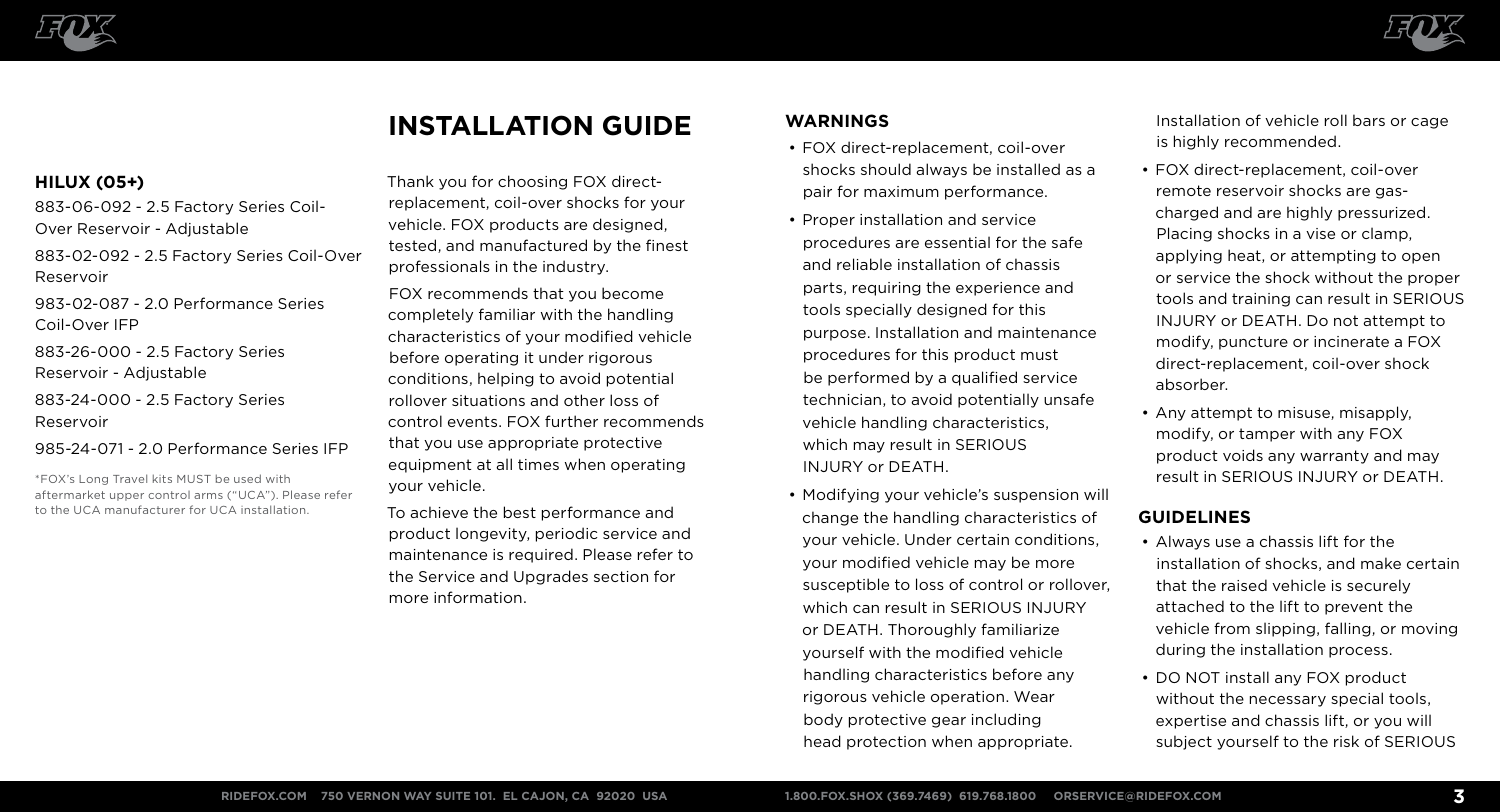



INJURY or DEATH. If you elect to not use a chassis lift (which election may result in SERIOUS INJURY or DEATH), ensure that the vehicle is on level ground, that all tires on the ground during installation are blocked to prevent vehicle movement, that at least two tires are on the ground at all times, and that adequately secured jack stands are used to support the vehicle. NEVER get under the vehicle until you have checked to ensure that the vehicle will be stable during installation.

- FOX direct-replacement, coil-over shocks are designed to fit your vehicle's shock mounts with no modifications with the exception of reservoir placement on specific models and applications.
- To adjust the ride height, first lift the vehicle (refer to the INSTALLATION GUIDELINES for instructions on how to properly lift the vehicle). After properly lifted, loosen the pinch bolt securing the main spring retainer (Loosen bolt until it spins freely, DO NOT remove bolt!). Using a spanner wrench, adjust the main spring retainer as required. If shocks have locking rings, loosen

the top lock ring and adjust main spring retainer as needed. Once set, retighten the top lock ring against the main spring retainer. IT IS HIGHLY RECOMMENDED TO USE A SPRING COMPRESSOR WHEN MAKING ANY TYPE OF PRE LOAD ADJUSTMENT

### **INSTRUCTIONS - FRONT**

Medium-strength thread-lock (blue Loctite®) is recommended on all bolts.

- 1. Please read the installation guidelines for instructions on how to properly lift and secure the vehicle.
- 2. Record the front vehicle ride height to ensure proper lift is attained after kit is installed. You will be able to make preload adjustments if needed once the shock assembly is installed. (Spanner wrench required) READ INSTALLATION GUIDELINES ON HOW TO PROPERLY ADJUST PRELOAD
- 3. Remove both front wheels.
- 4. Remove the vehicle skid plate.
- 5. Install skid plate brace spacers by removing the skid plate braces and installing the (10) supplied spacers





Fig. 2: Passenger side

between vehicle frame and skid plate braces with the supplied longer M10 bolts. Torque to 30 ft\*lbs (Fig. 4).

- 6. Disconnect the sway bar from both spindles.
- 7. Remove the (4) bolts that secure the sway bar to the vehicle frame. Move sway bar forward to allow clearance for shock removal/installation.
- 8. Disconnect both outer tie rod ends at the spindle steering arm for removal/ installation clearance.
- 9. Remove the top (3) nuts (Fig. 1) that secure the stock shock assembly to the vehicle. DO NOT remove center nut; doing so will release the spring from the stock assembly and could result in SERIOUS INJURY or DEATH!
- 10. Remove the (1) bolt connecting the shock to the lower control arm. (Do not discard bolt and nut, as it will be used with your new FOX coil-over assembly)
- 11. Remove the stock shock assembly. You may need to use a pry bar to pull on the upper control arm and lower the suspension to allow removal and installation of your shock assembly. Be careful to not to damage any brake lines or electrical wires.
- 12. Install the new FOX coil-over assembly. With remote reservoir models make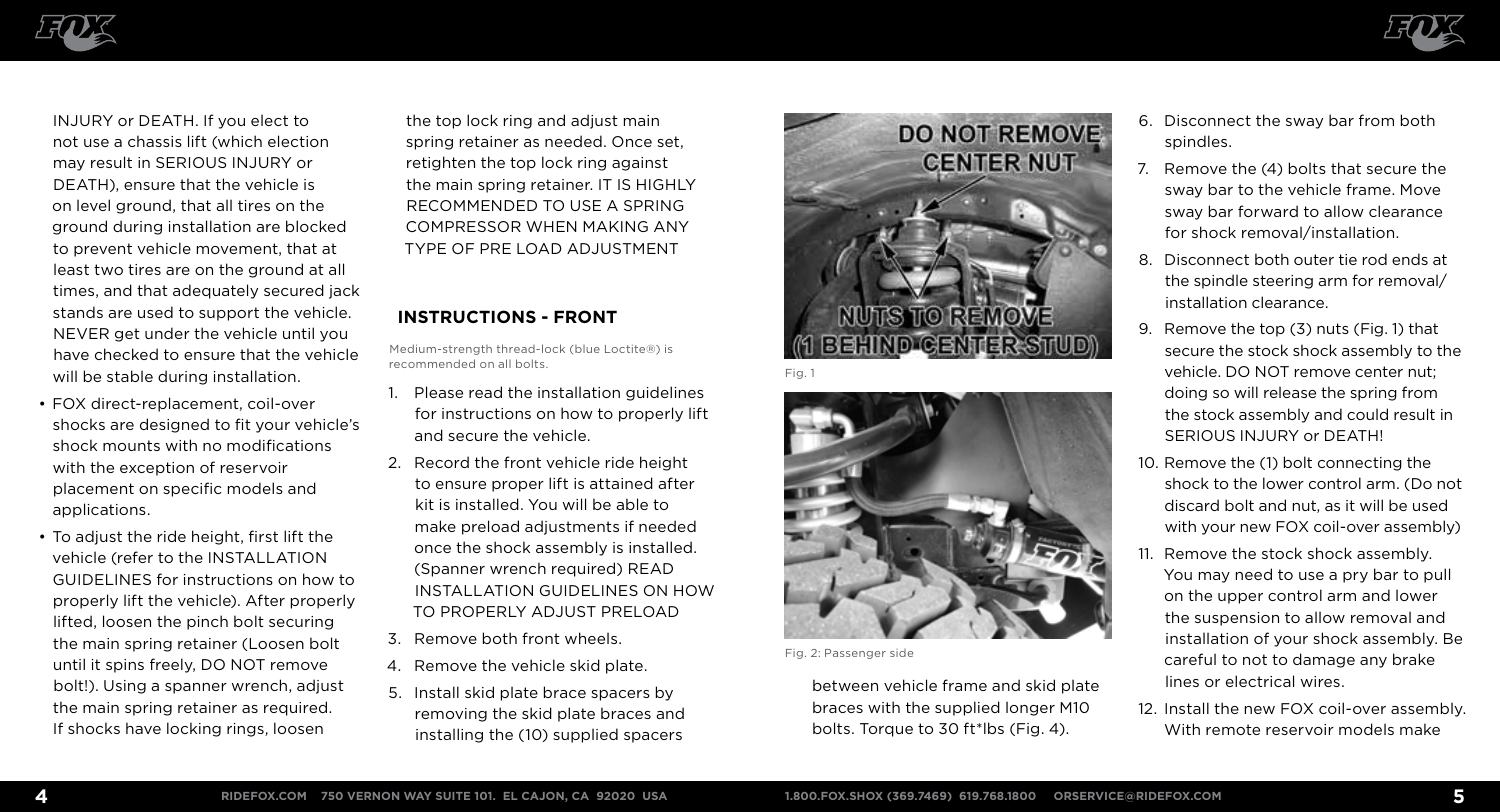





Fig. 3: Driver side sway bar relocation spacer



Fig. 4: Skid plate bracket spacers

Sure that the hoses are facing outward<br>Fig. 3: Driver side hose orientation sure that the sure that the new and towards the front of the vehicle

(Fig.2). Connect the top shock hat to the vehicle with the provided washers and bolts or nuts (Depending on shock model). Tighten all three bolts or nuts to 24 ft\*lbs.

- 13. Connect the shock to the lower control arm using stock bolt and nut. On 2.5 Factory Series models install longer spacer towards the front of the vehicle. Torque to factory specifications.
- 14. On 2.5 Factory Series Models, install new sway bar relocation spacers to existing sway bar mounting location with the stock bolts (Fig. 3). On external reservoir models install bracket between the new sway bar relocation spacer and vehicle frame. Slide bracket against side of vehicle frame. Torque to factory specifications.
- 15. On external reservoir models, mount the reservoir onto the reservoir bracket with the supplied hose clamps. Utilize the slots in the bracket to locate the clamps. Do not feed the clamps through the slots in the brackets. (Fig. 2)
- 16. Reinstall the sway bar onto the new relocation spacers using the supplied

3/8'' bolts and washers. Torque to 24 ft\*lbs..

- 17. Connect the sway bar to both spindles and torque to factory specifications.
- 18. Reinstall outer tie rod ends to spindle steering arm, torque to factory specifications.
- 19. Reinstall skid plate, torque to factory specifications.
- 20.Check that the suspension has proper clearance by steering completely in both directions.
- 21. Reinstall front wheels and torque to factory specifications.
- 22. Set vehicle back on the ground and drive it back and forth several feet to allow the suspension to settle. Now measure ride height and make adjustments if necessary. READ INSTALLATION GUIDELINES ON HOW TO PROPERLY ADJUST PRELOAD
- 23. It is highly recommended that you have your wheel alignment checked.

### **INSTRUCTIONS - REAR**

Medium-strength thread-lock (blue Loctite®) is recommended on all bolts.

- 1. Please read the installation guidelines for instructions on how to properly lift and secure the vehicle.
- 2. Remove rear wheels from vehicle.
- 3. Remove the stock shocks. (Do not discard bolts as they will be used with your new FOX shock).
- 4. On 2.0 Performance Series models, install the supplied rubber spacers onto both upper and lower vehicle mounts.

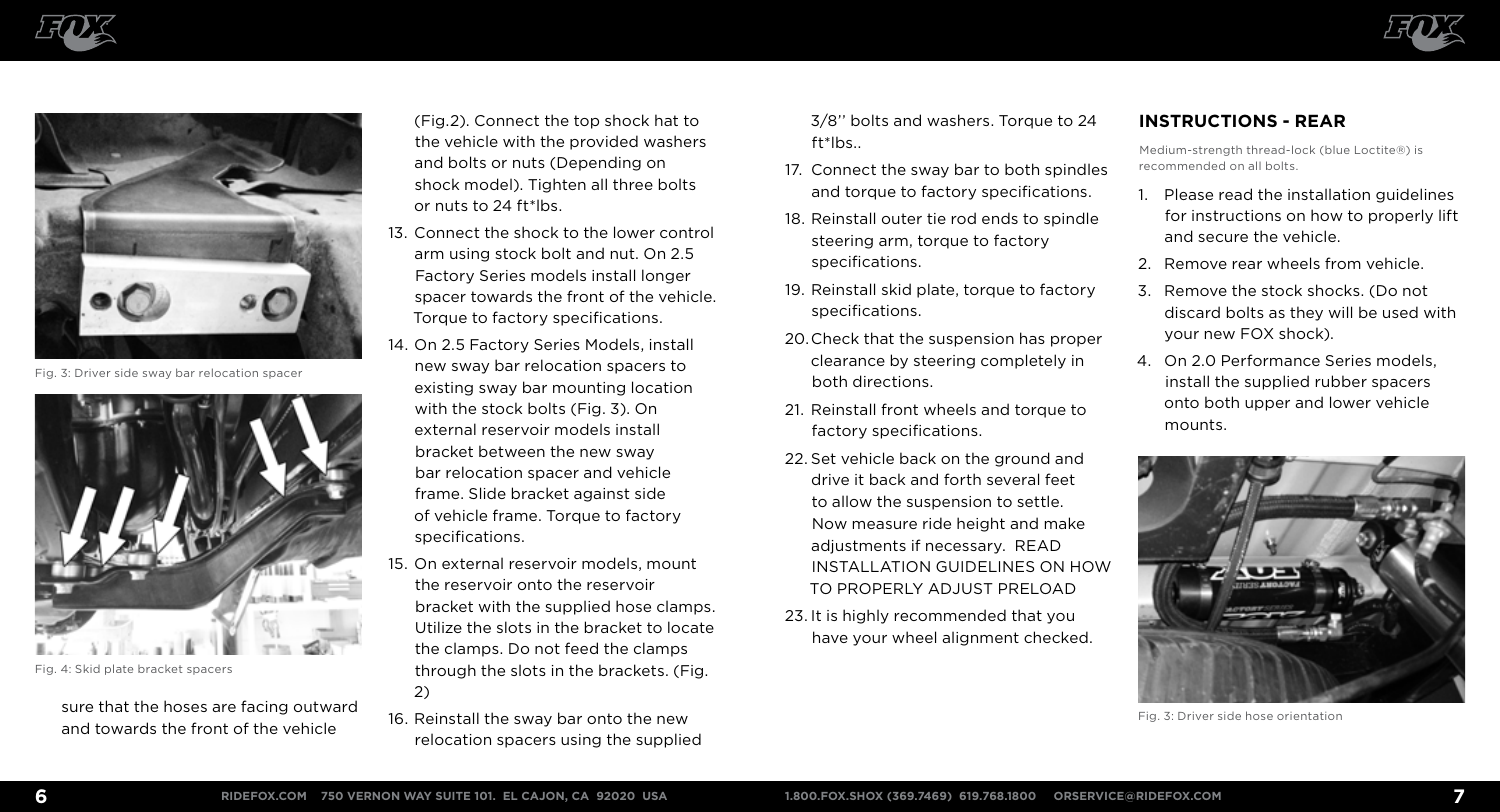



- 5. Install Fox shock reusing factory bolts; with remote reservoir models make sure the left hand shock (drivers side) hose is facing toward the front and center of the vehicle and the right hand shock (passengers side) hose is facing toward the rear and center of the vehicle (Fig. 5). Torque to factory specifications.
- 6. On external Reservoir models, install the reservoir bracket onto the bed frame rail that is accessible from the outside of vehicle with the (3) holes facing up approximately 4" from the inside of the vehicle frame. Mark one of the outer holes and drill a 7/32'' pilot hole then secure the reservoir bracket to the fame with one of the supplied 1/4'' self tapping screws. Repeat marking and drilling the other outer hole and installing self tapping screw (Fig. 5).
- 7. On external reservoir models, mount the reservoir onto the reservoir bracket with the supplied hose clamps. Utilize the slots in the bracket to locate the clamps. Do not feed the clamps through the slots in the brackets. (Fig.  $2)$



Fig. 3: Passenger side reservoir location

- 8. Check that suspension has proper clearance
- 9. Reinstall wheels and torque to factory specifications

### **FOX LIMITED WARRANTY**

FOX Factory, Inc., a California corporation having offices at 130 Hangar Way, Watsonville, CA 95076 ("FOX"), makes the following LIMITED WARRANTY with respect to its suspension products:

#### LIMITED ONE (1) YEAR WARRANTY ON SUSPENSION PRODUCTS

Subject to the limitations, terms and conditions hereof, FOX warrants, to the original retail owner of each new FOX suspension product, that the FOX suspension product, when new, is free from defects in materials and workmanship. Unless otherwise required by law, this warranty expires one (1) year from the date of the original FOX suspension product retail purchase from an authorized FOX dealer or from a FOX authorized Original Equipment Manufacturer where FOX suspension is included as original equipment on a purchased vehicle. If law requires a warranty duration of greater than one (1) year, then, subject to the other provisions hereof, this warranty will expire at the end of the minimum warranty period required by such law.

#### **TERMS OF WARRANTY**

This warranty is conditioned on the FOX suspension product being operated under normal conditions and properly maintained as specified by FOX. This warranty is only applicable to FOX suspensions purchased new from an authorized FOX source and is made only to the original retail owner of the new FOX suspension product and is not transferable to subsequent owners. This warranty is void if the FOX suspension product is subjected to abuse, neglect, improper or unauthorized repair, improper or unauthorized service or maintenance, alteration, modification, accident or other abnormal, excessive, or improper use.

Should it be determined by FOX in its sole and final discretion, that a FOX suspension product is covered by this warranty, it will be repaired or replaced, by a comparable model, at FOX's sole option, which will be conclusive and binding. THIS IS THE EXCLUSIVE REMEDY UNDER THIS WARRANTY. ANY AND ALL OTHER REMEDIES AND DAMAGES THAT MAY OTHERWISE BE APPLICABLE ARE EXCLUDED, INCLUDING, BUT NOT LIMITED TO,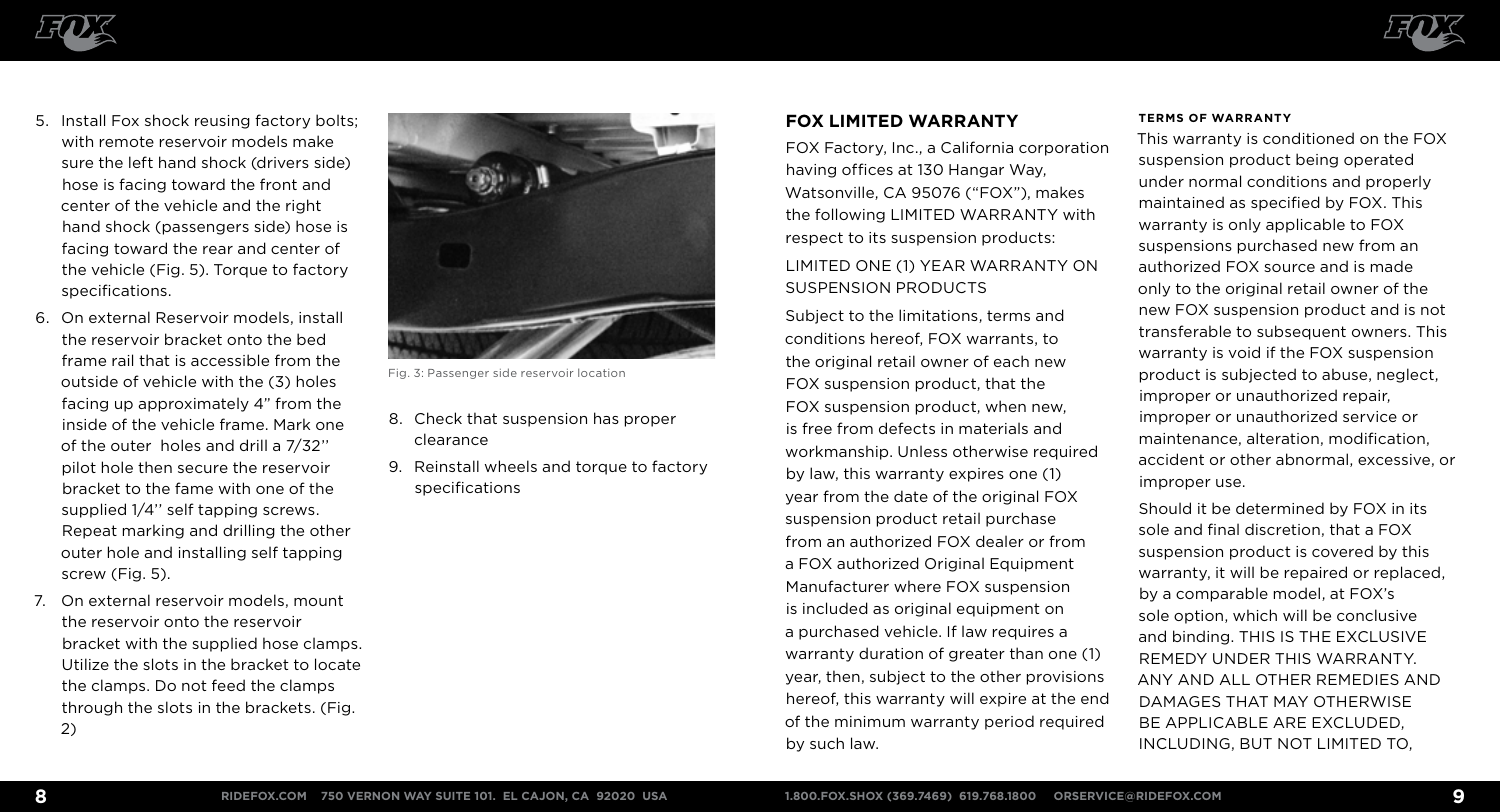



#### INCIDENTAL OR CONSEQUENTIAL DAMAGES OR PUNATIVE DAMAGES.

This limited warranty does not apply to normal wear and tear, malfunctions or failures that result from abuse, improper assembly, neglect, alteration, improper maintenance, crash, misuse or collision. This limited warranty gives the consumer specific legal rights. The consumer may also have other legal rights which vary from state to state or country to country. Some states and countries do not allow the exclusion or limitation of incidental or consequential damages or warranties, and if dictated by law the above limitations or exclusions may not apply to you. If it is determined by a court of competent jurisdiction that a certain provision of this limited warranty does not apply, such determination shall not affect any other provision of this limited warranty and all other provisions shall remain in full effect.

THIS IS THE ONLY WARRANTY MADE BY FOX ON ITS SUSPENSION PRODUCTS AND COMPONENTS, AND THERE ARE NO WARRANTIES WHICH EXTEND BEYOND THE DESCRIPTION HEREIN. ANY WARRANTIES THAT

MAY OTHERWISE BE IMPLIED BY LAW INCLUDING, BUT NOT LIMITED TO, ANY IMPLIED WARRANTY OF MERCHANTABILITY OR FITNESS FOR A PARTICULAR PURPOSE ARE EXCLUDED.

## **SERVICE & UPGRADES**

Have your FOX serviced or upgraded by FOX technicians. Call our Offroad and Truck Service Center at 619.768.1800 to go over the service and upgrade options available for your shocks. Once you've setup your service or upgrades you will receive a return authorization number and shipping instructions.

#### **SERVICE INTERVALS**

•100% street use: every 50,000 miles •50% street / 50% offroad use: every 10,000 miles

#### **SERVICE MENUS & PRICING** Please visit **ridefox.com/service**



SHOXENEE!